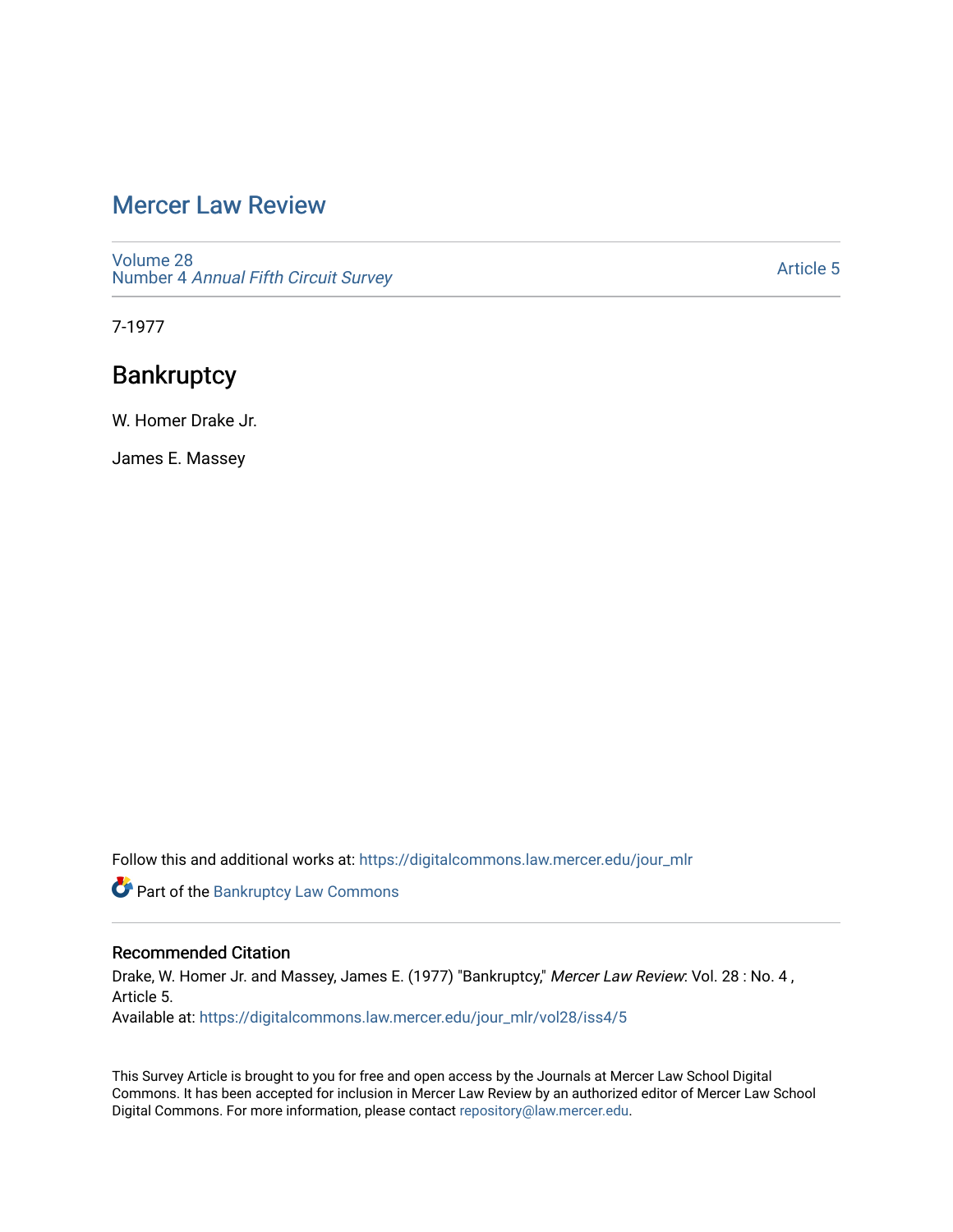# **Bankruptcy**

#### **By W. Homer Drake, Jr.\* and James E. Massey\*\***

The Court of Appeals for the Fifth Circuit decided few cases involving the Bankruptcy Act' in **1976. Of** these, only nine merit special attention.

The right to file a bankruptcy petition without being fired was the subject of *McLellan v. Mississippi Power & Light Co.2* Nothing in the U.S. Constitution or the Bankruptcy Act prohibits an employer from firing an employee who files a voluntary bankruptcy petition. The *McLellan* case, however, held that a plaintiff states a claim for relief under the Civil Rights Act of 1861<sup>3</sup> by alleging that his employer deprived him of his civil rights by firing him after he filed a voluntary bankruptcy petition.

Affirming the district court, the Fifth Circuit held that the amended complaint in *McLellan* failed to state a claim under 42 U.S.C.A. §1983, since that section requires state action. "A private corporate utility company is not brought within the purview of state action merely because it is state regulated," the Court of Appeals said.' But it reversed the balance of the district court's opinion. The district court had dismissed the plaintiff's amended complaint, which added a union as a defendant, on the ground that leave of court had not been obtained but was required for the amendment under Rule 21 of the Federal Rules of Civil Procedure. The case thus presented a conflict between Rule 15(a), which provides that a complaint may be amended at any time before a responsive pleading is served, and Rule 21, which requires leave of court to add or drop a party. The Fifth Circuit held that Rule 15 takes precedence, since "pleadings are not an end in themselves, but are only a means to the proper presentation of the case."<sup>5</sup>

Having determined that the added party was a proper defendant, the Fifth Circuit next turned to whether a claim had been stated under

**<sup>\*</sup>** Partner in the law firm of Swift, Currie, McGhee & Hiers, Atlanta, Georgia. United States Bankruptcy Judge, Northern District of Georgia (1964-1976); Adjunct Professor of Law, Emory University. A.B., Mercer University (1954); LL.B., Mercer University (1956). Member of the Georgia Bar.

**<sup>\*\*</sup>** Associate with the law firm of Redfern, Butler & Morgan, Atlanta, Georgia. A.B., Emory University (1965); LL.B., Columbia University (1968). Member of the Georgia and New York Bars.

<sup>1.</sup> U.S.C.A. tit. 11 (1966).

<sup>2. 526</sup> F.2d 870 (5th Cir. 1976).

**<sup>3.</sup>** 42 U.S.C.A. §1985 (1974).

<sup>4. 526</sup> F.2d at 872.

<sup>5.</sup> *Id.* at 873, *quoting* 3 J. MOORE, **FEDERAL** PRACTcE §15.02[1] at 813 (2d ed. 1974).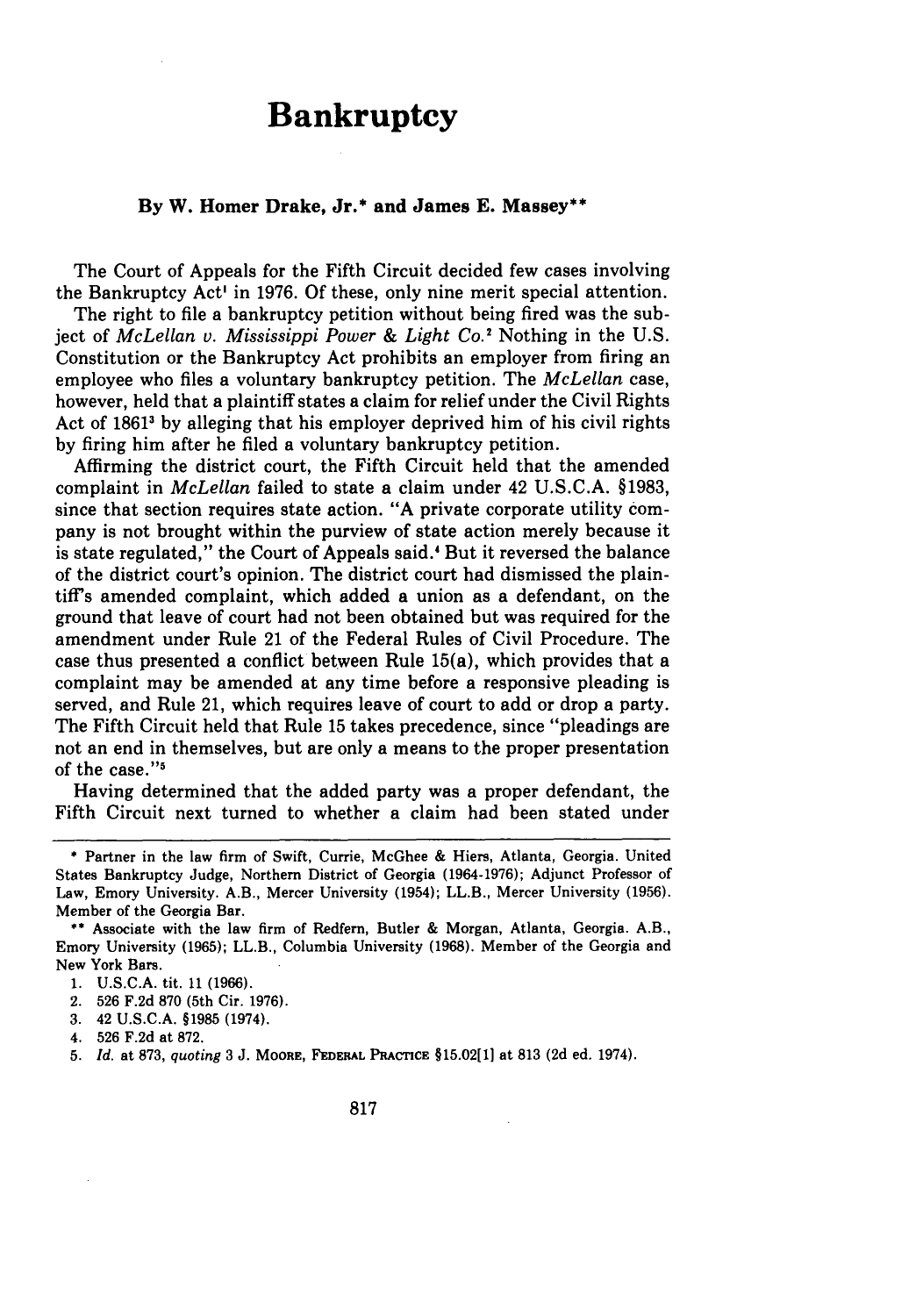§1985(3).' The four elements necessary to state a claim under that section are:

(1) There must be a conspiracy by the defendants;

(2) Its purpose must be to deprive, either directly or indirectly, a person or class of persons of "equal protection of the laws, or of equal privileges and immunities under the law;"

(3) One or more of the conspirators must do something to further the conspiracy; and

(4) As a consequence of that act, another person must be "injured in his personal property" or "deprived of having and exercising any right or privilege of a citizen of the United States."

The U.S. Supreme Court had decided in *Griffin* v. *Breckenridge7* that a private conspiracy was sufficient to state a claim under the Civil Rights Act of 1861 and that the prerequisite of intent to deprive a person of "equal" protection or "equal" privileges and immunities means that there must be some invidious discrimination in the conspirators' action. The Supreme Court had, however, stopped short of determining whether a conspiracy motivated by factors other than race could form the basis for a claim under §1985(3). The *McLellan* case is significant because it answered that question. It held that allegations of nonracial, class-based, invidiously discriminatory conduct can form the basis of a §1985(3) claim:

The language of § 1985(3) gives no indication that racial discrimination is a requisite element of a cause of action, thereunder. To engraft such a limitation would bring the statute into anomalous contrast with comparable Reconstruction civil rights legislation, under which a wide variety of nonracial classes have won relief from discriminatory treatment. We therefore hold that in order to come within §1985(3), it is unnecessary for plaintiff to be the subject of racial discrimination.8

The Fifth Circuit had no problem finding that the plaintiff's complaint in *McLellan* met the §1985(3) prerequisite that the discrimination be classbased. The allegation that all employees filing bankruptcy petitions would be discharged as a matter of policy would subject a class which is "neither imaginary nor uncertain" to discrimination.' Section 1985(3) further says that a class must have a particular right that gives it a reason for protection. The Fifth Circuit found such a right in the overriding federal concern, embodied in the Bankruptcy Act and articulated by the Supreme Court, that debtors be given "'a new opportunity in life and a clear field for future effort unhampered by the pressure and discouragement of pre-existing

<sup>6. 42</sup> **U.S.C.A.** §1985(3) (1974).

<sup>7. 403</sup> U.S. **88** (1971).

**<sup>8.</sup>** 526 F.2d at **876** (footnote omitted).

<sup>9.</sup> *Id.* at **878.**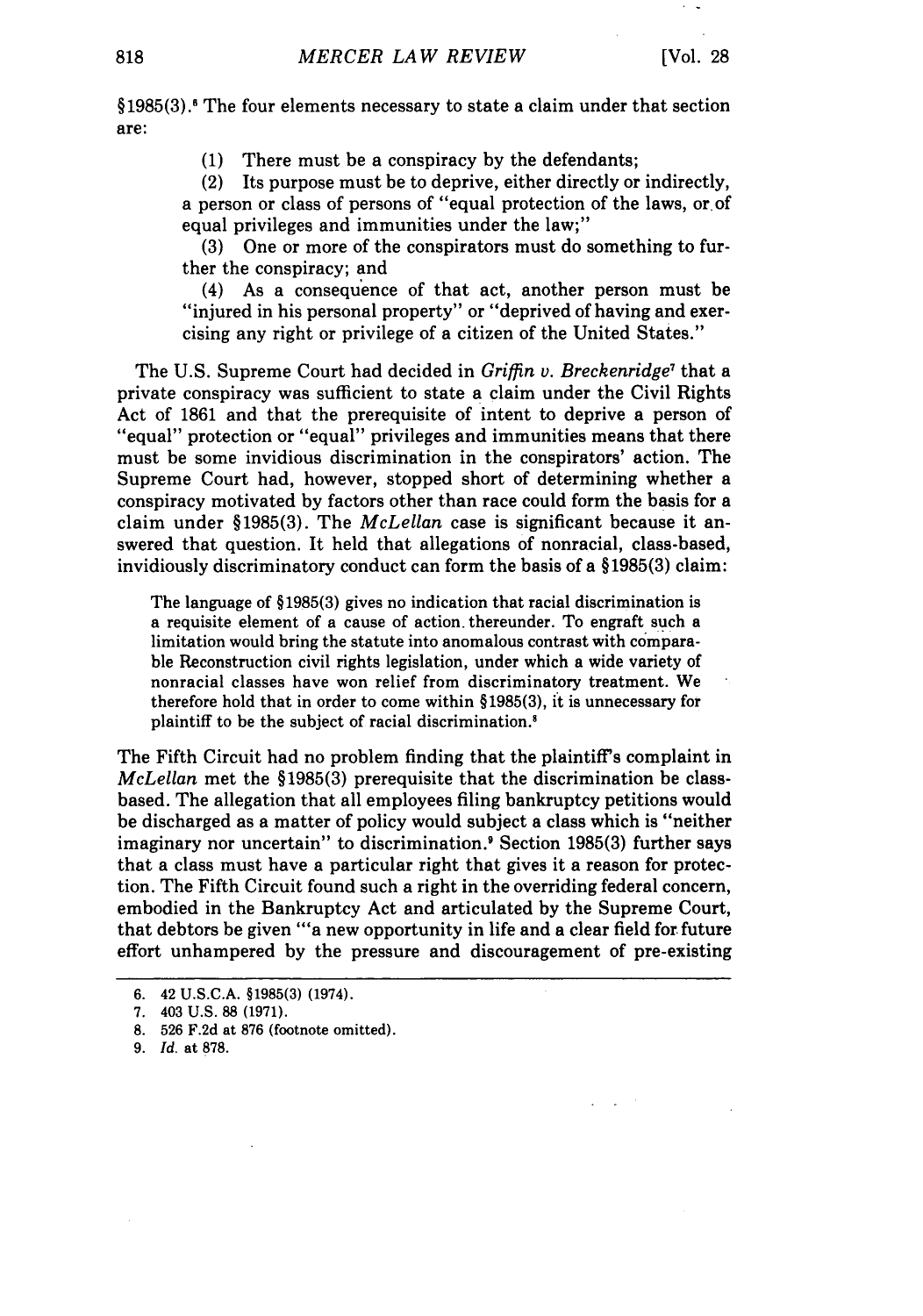debt.""<sup>0</sup> The court noted that in recent years the Supreme Court had offered special protection to persons discriminated against because of their distressed financial condition. That trend supports the result in *McLellan,* said the court, even though there was no need to decide "to what extent the impoverished are a class deserving of a high level of protection under the equal protection clause.""

Lastly, the court held that the discriminatory intent necessary for §1985(3) liability must be "invidious." Thus, the burden would be on the plaintiff "to show that the policy of discharging employees who file voluntary bankruptcy petitions is not justifiable in light of the necessities of [Mississippi Power & Light's] business, or that it is irrational. The defendants, in turn, will be entitled to present evidence that the policy serves the interest of its business sufficiently to outweigh the injury inflicted upon the plaintiff." $12$ 

The remainder of the court's opinion in *McLellan* deals with the constitutionality of the Civil Rights Act of 1861 as applied by the Supreme Court. The court found that the application of the statute was constitutional. It noted that Congress had the authority to establish the bankruptcy laws and that, under the Necessary and Proper Clause of the U.S. Constitution,<sup>13</sup> "the bankruptcy power manifestly vests Congress with the power, via civil remedies, to discourage people from conspiring to interfere with efforts of individuals to obtain discharges in bankruptcy."<sup>14</sup>

Reversing the decision of the panel in *In re Samuels & Co.,* **"5** the court of appeals sitting en banc adopted as its opinion the earlier dissenting opinion of Judge Godbold." This case raised the question whether the interest of an unpaid cash seller in goods already delivered to a buyer is superior to the interest of a holder of a perfected security interest in afteracquired property. Judge Godbold said the perfected security interest is "unquestionably superior" to the interest of the seller." This opinion was discussed in some detail in last year's survey.<sup>18</sup>

In *RIDC Industrial Development Fund v. Snyder,"* the Fifth Circuit held that the participation of a creditor, both as a secured and unsecured

- 13. U.S. CONST. art. 1, **§8.**
- 14. 526 F.2d at 880 (footnote omitted).
- 15. 526 F.2d 1238 (5th Cir. 1976).
- 16. 510 F.2d 139, 154 (5th Cir. 1975).

**19. 539 F.2d 487** (5th Cir. **1976).**

<sup>10.</sup> *Id., quoting* Perez v. Campbell, 402 U.S. 637, 648 (1971) (citations omitted).

<sup>11. 526</sup> F.2d at 879.

<sup>12.</sup> *Id.*

<sup>17.</sup> *Id.* at 154.

<sup>18.</sup> Drake & Massey, *Bankruptcy, 1975 Fifth Circuit Survey,* 27 MaE. L. REv. 867, 882- **886 (1976).**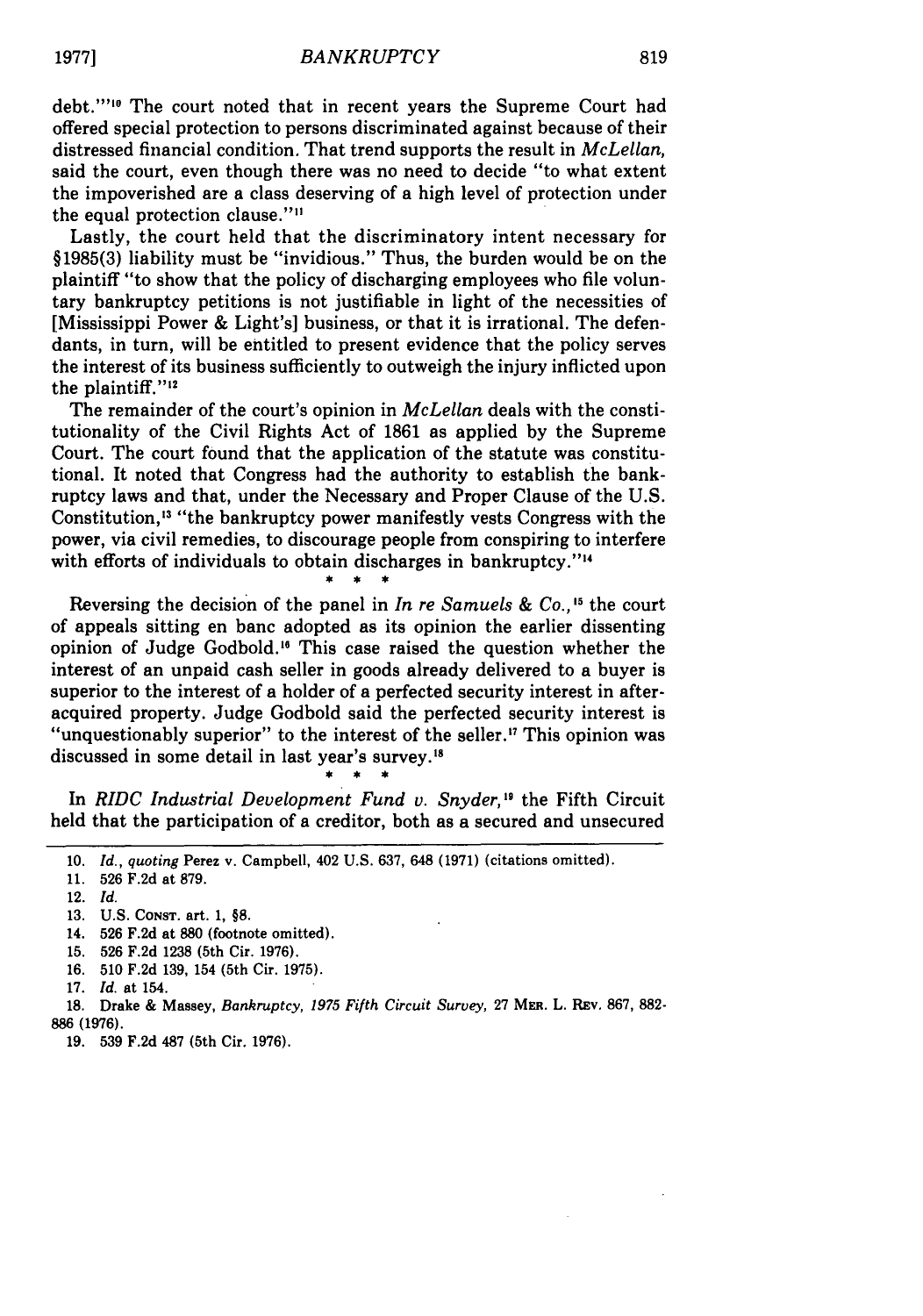creditor in Chapter XI proceedings, did not affect the liability of a guarantor of the debtor's obligation to that creditor. Snyder had guaranteed the debt of the Chapter XI debtor, Sunny Hill Research and Manufacturing Company, to RIDC. The indebtedness was secured by certain equipment and inventory. The guarantor as well as RIDC consented to a six-month moratorium on Sunny Hill's obligation and to the sale of certain assets subject to RIDC's security interest. In June, 1968, Sunny Hill filed a Chapter XI petition. The plan of arrangement provided for a payment schedule and further provided that "any indebtedness . . . remaining unpaid after the last of the distributions **. . .** shall be cancelled, discharged and extinguished.""20

The district court held that RIDC as a secured creditor was outside the jurisdiction of the bankruptcy court and that because the balance of the debt was discharged, the guarantor had no liability on the balance of the unpaid debt. That court further held that §16 of the Bankruptcy Act,<sup>21</sup> providing that liability of the guarantor is unaffected by discharge, was inapplicable because the bankruptcy court lacked jurisdiction to discharge a secured debt. The creditor's acceptance of the plan, however, was held to be a contractual agreement that could effect such a discharge.

The Fifth Circuit held that the bankruptcy courts may have jurisdiction over secured creditors in Chapter XI proceedings at least insofar as those creditors are partially unsecured. In that connection, the court limited the dicta in the case of *In re Texas Consumer Finance Corp.,2* in which the court had said, "No provision of the Act permits an arrangement proposed under Chapter XI to deal with the rights of the secured creditors or with the rights of stockholders."<sup>23</sup> Obviously, to the extent that a secured creditor is unsecured, a bankruptcy court may deal with its claim. The court also limited dicta in the *Texas Consumer* case relating to the ability **of** the court to restrain secured creditors in Chapter XI proceedings. A secured creditor does not jeopardize its claim by participating as an unsecured creditor to the extent that the amount of the debt exceeds the value of the collateral. "While it is clear that a bankruptcy court lacks jurisdiction under Chapter XI to *compel* a secured creditor to participate in an arrangement that alters his security interest," the court said, "the present case raises the question of whether the Court has jurisdiction to *allow* him to participate without sacrificing other legal rights."<sup>24</sup> Since permitting voluntary participation would serve the purpose of increasing the value of the debtor's estate and of allowing the debtor to continue in business, the court concluded that "[a]llowing a secured creditor to voluntarily join in

<sup>20.</sup> *Id.* at 490 (footnote omitted).

<sup>21. 11</sup> U.S.C.A. §34 (1953).

<sup>22. 480</sup> F.2d 1261 (5th Cir. 1973).

<sup>23.</sup> *Id.* at 1265.

<sup>24. 539</sup> F.2d at 493.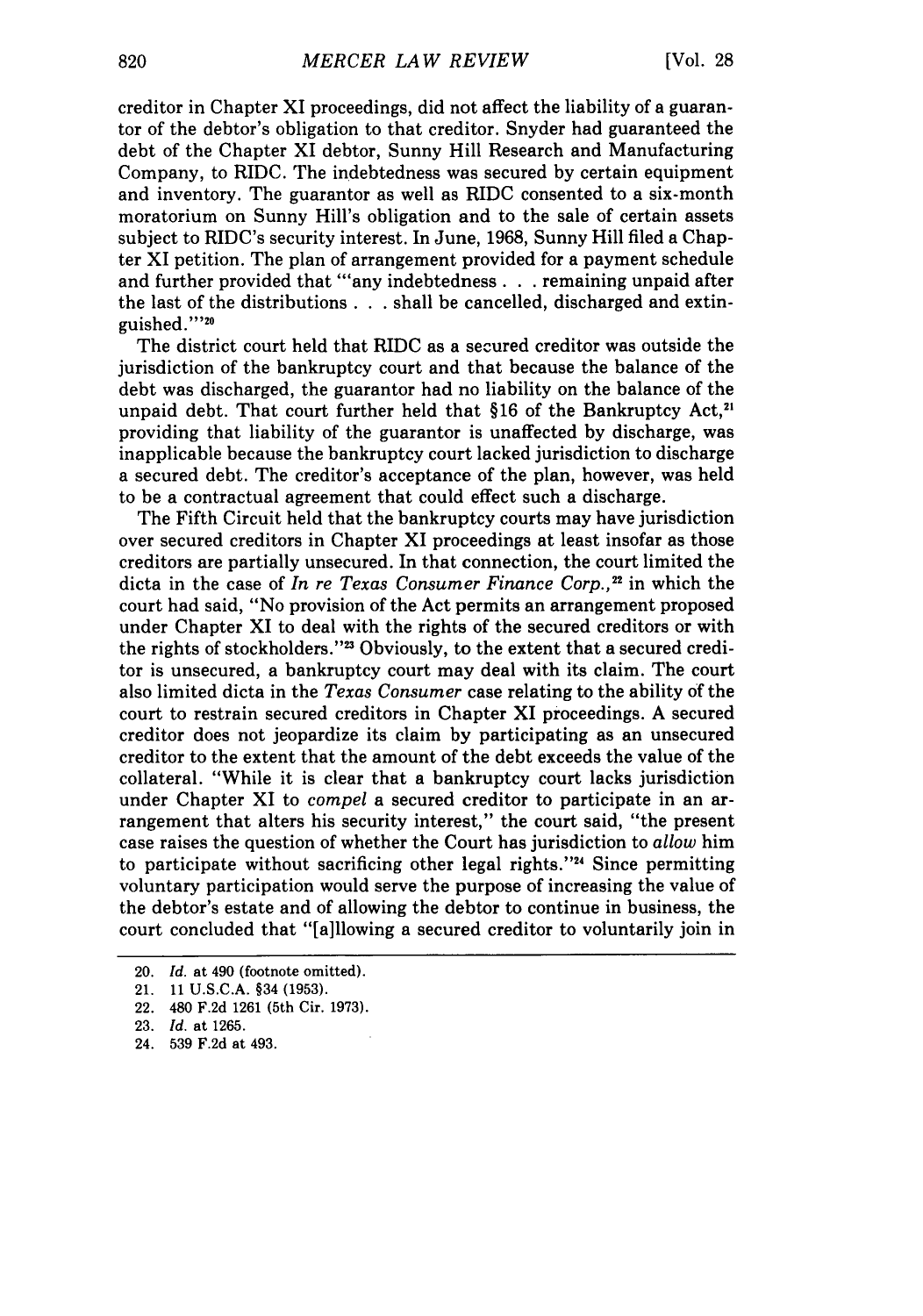#### *BANKRUPTCY*

an arrangement may facilitate completion of the Chapter XI process by allowing compromise among the interested parties on [the] issues [of the validity of a lien or the extent to which the lien covers the property]."25 The court's reasoning is unassailable:

To limit the secured creditors to foreclosure followed by filing of a claim for the unsecured balance or surrender of the security followed by filing for the whole claim as an unsecured creditor would undermine the Chapter XI purpose of maintaining a viable business, when feasible, to benefit all creditors and the debtor. If the business is worth more as a going concern than it would bring in liquidation, then it is also to the guarantor's advantage to allow this option since more of the debt will be paid by the debtor.<sup>20</sup>

The case of *Moureau v. Leaseamatic, Inc.*<sup>27</sup> illustrates the danger of a common error of bankruptcy practitioners in filing schedules of creditors. Leaseamatic, the creditor, obtained an order from the bankruptcy court declaring the indebtedness of Moureau to be non-dischargeable under §17a(3) of the Bankruptcy Act,<sup>28</sup> which provides: "A discharge in bankruptcy shall release a bankrupt from all of his provable debts, whether allowable in full or in part, except such as . **.** . (3) have not been duly scheduled in time for proof and allowance, with the name of the creditor, if known to the bankrupt, unless such creditor has notice or actual knowledge of the proceedings in bankruptcy . **. . ."** Moreau had been sued by Leaseamatic in a state court in late 1973, although service of process was not obtained until April 16, 1974. On March 4, 1974, Moreau filed a voluntary bankruptcy petition. Although Leaseamatic had made formal demand for payment numerous times, Moureau failed to disclose on his bankruptcy schedules the indebtedness or the fact that he had leased certain equipment from Leaseamatic or the fact that there was a pending state court proceeding. On April 25, 1974, Moreau received the discharge, and the following day he filed an answer in the state court proceeding reciting the issuance of a stay order in the bankruptcy proceedings as a defense. The answer, however, did not disclose the discharge. On June 25, 1974, he amended his answer to disclose the discharge and alleged it as a bar to the recovery. The following month Leaseamatic filed its complaint to determine the dischargeability of the debt, and the bankruptcy court held that the debt was non-dischargeable. The district court and the court of appeals affirmed. The bankrupt argued that since the time for filing proofs of claim had not expired, he should receive a discharge. The court of appeals dis-

**1977]**

<sup>25.</sup> *Id.* at 494 (footnote omitted).

<sup>26.</sup> *Id.* (footnotes omitted).

<sup>27. 542</sup> F.2d 251 (5th Cir. 1976).

<sup>28. 11</sup> U.S.C.A. §35a(3) (Supp. 1976).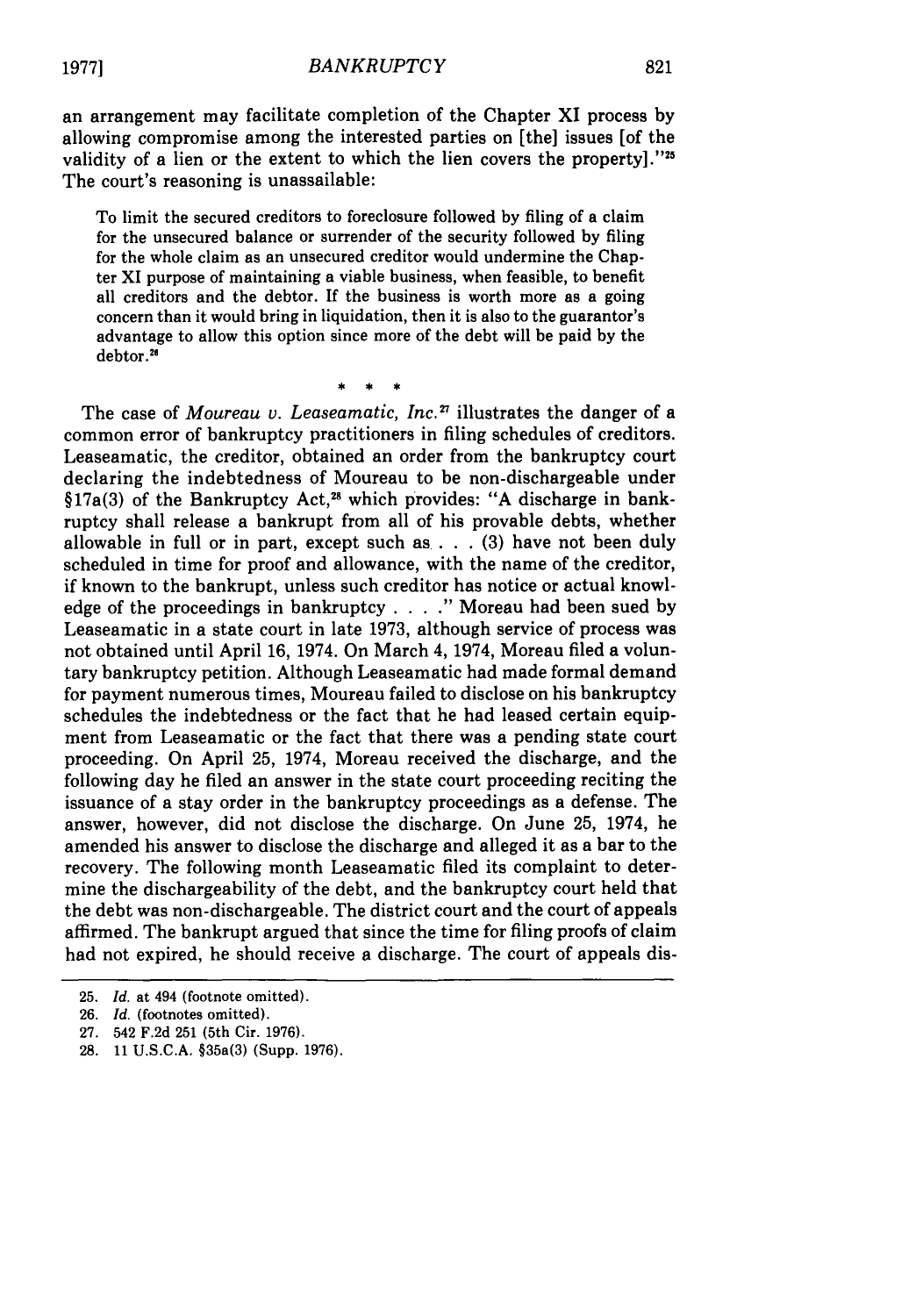agreed. It held that a creditor must receive actual notice "in ample time fully to protect his rights."<sup>29</sup> Thus, it is not simply the ability to file a proof of claim that is controlling. Rather, the debtor must carefully schedule his creditors so that they can participate throughout the proceedings.

*Baum v. Anderson"* held that a Chapter XI debtor is not entitled to the dismissal of a state court foreclosure proceeding but merely to a stay of those proceedings. The defendant in *Baum* filed the foreclosure proceedings after the filing of the debtor's Chapter XI petition. Although there was conflicting testimony, the courts below held that the foreclosure action was filed in good faith without knowledge of those proceedings. Nonetheless, the debtor contended that the state court proceedings should be dismissed and a sanction should be levied against the creditor. In a well-reasoned opinion, the court of appeals held that the policy underlying §11a of the Act,<sup>31</sup> on which the various stay provisions of the Bankruptcy Rules of Procedure are based, is to protect the bankrupt from harrassment. Since the Bankruptcy Rules provide for an automatic stay, the debtor had obtained protection equivalent to that which he would have obtained had the state court action been dismissed. Accordingly, the court of appeals ruled that dismissal was not mandatory. The court did direct the entry of a formal order for the benefit of state officers, who would, without the issuance of a formal stay, be required under state law to take certain actions.

The teaching of *Pyramid Mobile Homes, Inc. v. Speake*<sup>32</sup> is that the Bankruptcy Rules relating to appeals may not be ignored with impunity. Pyramid had been adjudged a bankrupt on April 14, 1973, after a trial. It filed a notice of appeal to the district court nine days later, but it was some two months later before the bankrupt ordered a transcript. The court reporter, who was owed approximately \$1,000, requested a payment before commencing the transcription. There was no further contact between the court reporter and the bankrupt's counsel for two months. On September 9, 1975, the receiver moved to dismiss the appeal for lack of prosecution, and the district court entered a "conditional order of dismissal" giving the bankrupt until September 18, 1975, to file the record. On September 25, that order was amended extending the time to October 21. On October 21, Pyramid requested an additional twenty days on the ground that only onethird of the transcript had been prepared. The district court granted the motion to dismiss the appeal. Affirming, the Fifth Circuit took pains to point out that even the notice of appeal to it was not filed until the very last day. The court said Bankruptcy Rule 806 requires that the transcript

<sup>29. 542</sup> F.2d at 253.

**<sup>30.</sup>** 541 **F.2d 1166** (5th Cir. **1976).**

**<sup>31. 11</sup> U.S.C.A.** §29a **(1966).**

**<sup>32. 531</sup> F.2d** 743 (5th Cir. **1976).**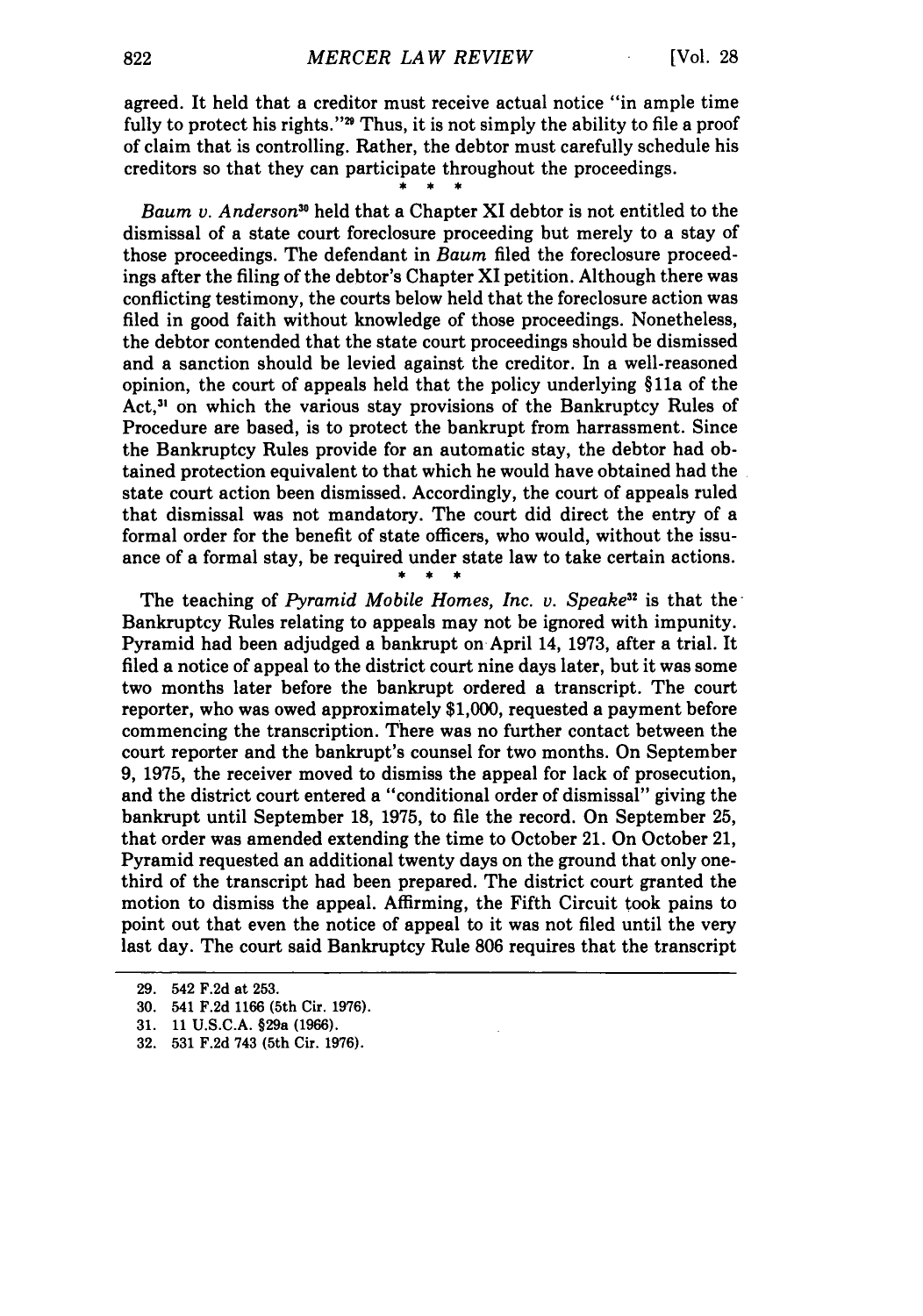#### *BANKRUPTCY*

be ordered immediately and that the appellant make satisfactory arrangements for paying the cost of the transcript, and allows extensions of time to be granted only if good cause is shown. Good cause is not shown, according to the court, if there is a "gross lack of diligence or dilatory maneuvering."<sup>33</sup> The court summarized the policy underlying the need for dispatch as follows: "Precisely because the filing of a notice of appeal is such a simple matter, and because of the inherent prejudice to creditors when the estate of a bankrupt is subject to dissipation by expenses incurred each additional day, some device is necessary to insure that appeals taken are diligently prosecuted. '34

Recognizing that the conduct of appellant's counsel might punish an innocent client, the court pointed out that the dismissal was discretionary and that a district court might consider "the prejudicial effect of delay on the appellee and the bona fides of the appellant" in deciding such a motion.<sup>35</sup>

*Mioton v. Mulla*<sup>36</sup> is of only passing interest, except perhaps to Louisiana lawyers. In that case, certain assets subject to a usufruct under Louisiana law at the time of the bankrupt's adjudication vested a few years later. The bankrupt petitioned the bankruptcy court to reopen his case to determine the status of the assets and in that petition contended that the trustee had abandoned the property by his failure to administer it. The Fifth Circuit held that while the property could not be sold until the usufruct ended and the assets were distributed to the bankrupt, the assets remained in his estate and the trustee did all that he could under the circumstances, which was simply to wait. Thus, the court concluded that the trustee had not abandoned the property.

In Murphy v. IRS,<sup>37</sup> the Fifth Circuit affirmed a determination that a tax penalty under 26 U.S.C.A. §6672 was a nondischargeable debt. The court held that liability under §6672 is a nondischargeable debt governed by 11 U.S.C.A. §35(a) rather than a dischargeable penalty governed by 11 U.S.C.A. §93(j). The court also held that a bankruptcy court has jurisdiction, upon the application of a bankrupt, to determine the dischargeability of a tax assessment.<sup>38</sup>

**19771**

<sup>33.</sup> *Id.* at 745.

<sup>34.</sup> *Id.*

<sup>35.</sup> *Id.* at 746.

<sup>36. 526</sup> F.2d 968 (5th Cir. 1976).

<sup>37. 533</sup> F.2d 940 (5th Cir. 1976).

<sup>38.</sup> The court cited *In re* Durensky, 519 F.2d 1024 (5th Cir. 1975), discussed in last year's survey: Drake **&** Massey, *Bankruptcy, 1975 Fifth Circuit Survey,* 27 MER. L. REv. **867, 870 (1976).**